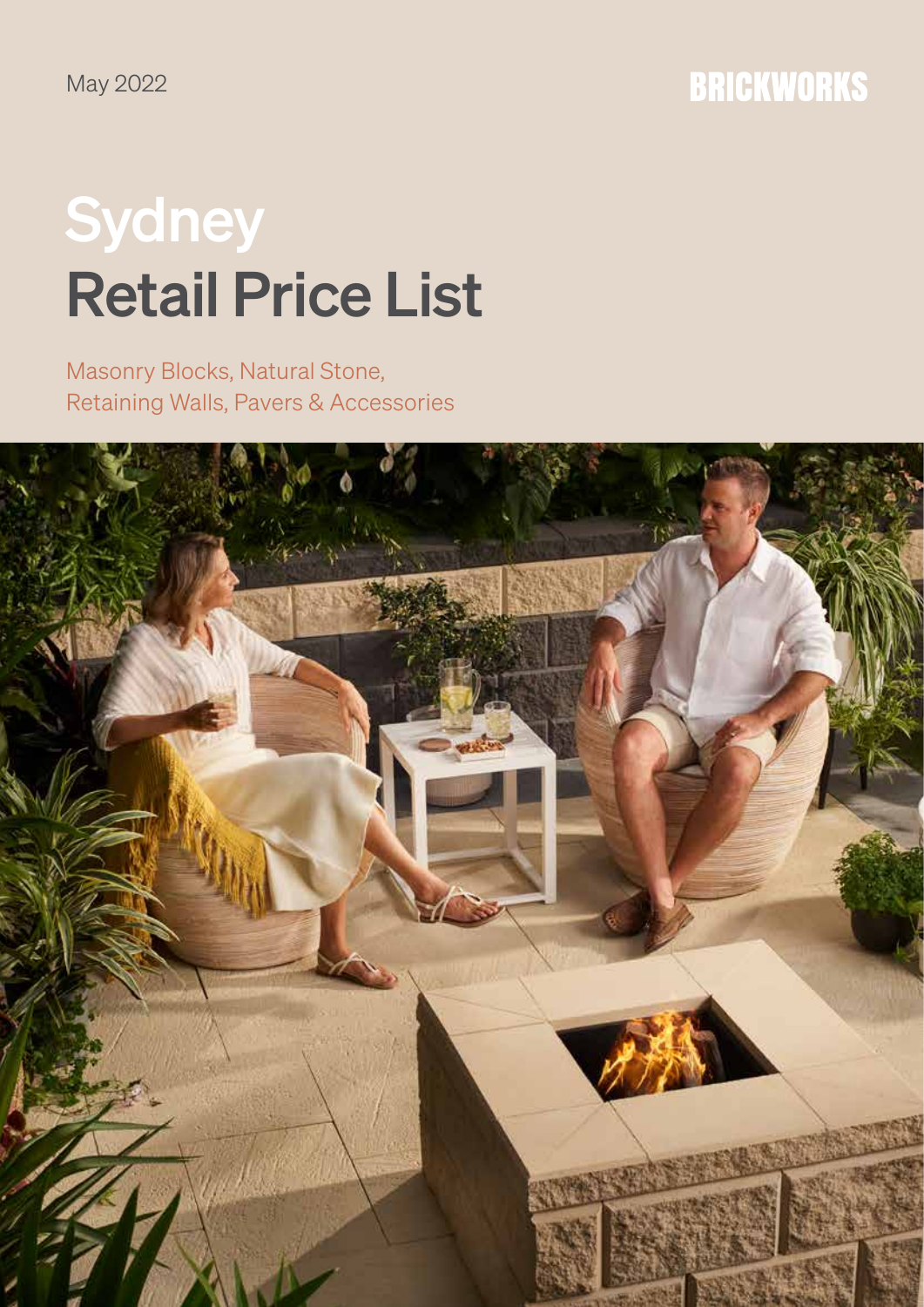### Sydney Retail Price List. May 2022

### Engineered Pavers from UrbanStone

-

-

All prices noted are ex yard Horsley Park NSW with minimum delivery charge of \$214.50 for orders under 1 pallet.

All prices noted are ex yard Horsley Park NSW with minimum delivery charge of \$214.50 for orders under 1 pallet.

Please note: SQM = Square metre // LM = Linear metre

### Single Bullnose/Pool Copings from UrbanStone

| <b>Product / Finish</b>                                                 | Number                                                                       | Number<br>per pack Per SQM | Per SOM  | Per Unit |  |  |  |  |
|-------------------------------------------------------------------------|------------------------------------------------------------------------------|----------------------------|----------|----------|--|--|--|--|
|                                                                         | <b>Elegance</b> Shot Blast - Pearl, Ash, Graphite, White Ash, Sand, Obsidian |                            |          |          |  |  |  |  |
| $200 \times 300 \times 40$ mm                                           | 360                                                                          | 1667                       | \$81.47  | \$4.89   |  |  |  |  |
| $400 \times 400 \times 40$ mm                                           | 135                                                                          | 6.25                       | \$81.48  | \$13.04  |  |  |  |  |
| $600 \times 400 \times 40$ mm                                           | 72                                                                           | 4.17                       | \$81.40  | \$19.54  |  |  |  |  |
| Luxury Milled - Pearl, Ash, Graphite, White Ash, Sand, Obsidian         |                                                                              |                            |          |          |  |  |  |  |
| $200 \times 300 \times 40$ mm                                           | 360                                                                          | 16.67                      | \$97.38  | \$5.84   |  |  |  |  |
| $400 \times 400 \times 40$ mm                                           | 135                                                                          | 6.25                       | \$97.39  | \$15.58  |  |  |  |  |
| $600 \times 400 \times 40$ mm                                           | 72                                                                           | 4.17                       | \$97.30  | \$23.35  |  |  |  |  |
| <b>Opulence</b> Honed - Pearl, Ash, Graphite, White Ash, Sand, Obsidian |                                                                              |                            |          |          |  |  |  |  |
| $200 \times 300 \times 40$ mm                                           | 360                                                                          | 16.67                      | \$107.98 | \$6.48   |  |  |  |  |
| $400 \times 400 \times 40$ mm                                           | 135                                                                          | 6.25                       | \$107.99 | \$17.28  |  |  |  |  |
| $600 \times 400 \times 40$ mm                                           | 72                                                                           | 4.17                       | \$107.89 | \$25.89  |  |  |  |  |
| Accolade Milled - Cloud Grey, Ivory White, Natural Beige, Golden Tan    |                                                                              |                            |          |          |  |  |  |  |
| $230 \times 76 \times 60$ mm                                            | 780                                                                          | 57                         | \$199.95 | \$3.51   |  |  |  |  |

### Single Bullnose/Pool Copings from UrbanStone

| <b>Product / Finish</b>                    | <b>Number</b><br>per pack | Number<br>Per SOM | Per SOM  | Per Unit |
|--------------------------------------------|---------------------------|-------------------|----------|----------|
| <b>Endurastone Flamed - Silver Granite</b> |                           |                   |          |          |
| $400 \times 400 \times 20$ mm              | 100                       | 6.25              | \$76.71  | \$12.27  |
| $400 \times 400 \times 30$ mm              | 68                        | 4.17              | \$117.77 | \$18.84  |
| $600 \times 400 \times 20$ mm              | 100                       | 2.77              | \$77.44  | \$18.57  |
| $600 \times 600 \times 20$ mm              | 50                        | 2.77              | \$81.62  | \$29.47  |
| $600 \times 600 \times 30$ mm              | 34                        | 2.77              | \$110.18 | \$39.78  |
| <b>Endurastone Flamed - Grey Granite</b>   |                           |                   |          |          |
| $400 \times 400 \times 20$ mm              | 100 <sub>o</sub>          | 6.25              | \$94.91  | \$15.19  |
| $400 \times 400 \times 30$ mm              | 68                        | 6.25              | \$106.71 | \$17.07  |
| $600 \times 400 \times 20$ mm              | 100                       | 416               | \$93.97  | \$22.53  |
| $600 \times 600 \times 20$ mm              | 50                        | 2.77              | \$99.84  | \$36.04  |
| <b>Endurastone Flamed - Black Granite</b>  |                           |                   |          |          |
| $400 \times 400 \times 20$ mm              | 100                       | 625               | \$123.14 | \$19.70  |
| $400 \times 400 \times 30$ mm              | 68                        | 4.17              | \$137.21 | \$21.95  |
| $600 \times 400 \times 20$ mm              | 100                       | 416               | \$153.21 | \$36.74  |
| $600 \times 600 \times 20$ mm              | 50                        | 2.77              | \$184.90 | \$66.75  |
| Terre Tumbled - Marigold                   |                           |                   |          |          |
| $400 \times 400 \times 30$ mm              | 66                        | 6.25              | \$94.25  | \$15.08  |
| $600 \times 400 \times 30$ mm              | 66                        | 4.16              | \$103.45 | \$24.81  |
| 1.44 sq metre French Pattern               | 11                        | 0.69              | \$95.70  | \$138.69 |
|                                            |                           |                   |          |          |

| <b>Additional Charges</b>                      | Price Inc GST |
|------------------------------------------------|---------------|
| Minimum Cartage Surcharge (Under<br>1 pallets) | \$214.50      |
| Return Fee (Per Pallet)                        | \$121.00      |
| Restocking Fee (Per Pallet)                    | \$55,00       |
| Disposal Fee (Per Pallet)                      | \$330.00      |

### Keope Porcelain Stoneware from UrbanStone

| <b>Product / Finish</b>                                                      | Number Number<br>per pack Per SOM |      | Per SOM | Per Unit |  |  |
|------------------------------------------------------------------------------|-----------------------------------|------|---------|----------|--|--|
| Percorsi - Pietra Di Barge, Pietra Di Combe, White, Black, Pietra Di Bagnolo |                                   |      |         |          |  |  |
| $600 \times 600 \times 20$ mm                                                |                                   | 2 77 | \$91.55 | \$33.05  |  |  |
| Soul - Walnut, Grey                                                          |                                   |      |         |          |  |  |
| $1200 \times 300 \times 20$ mm                                               | Ω                                 | 2 77 | \$11795 | \$42.58  |  |  |

| Product / Finish                                                      | Number<br>per pack Per LM | <b>Number</b> | Per LM   | Per Unit |  |  |  |  |
|-----------------------------------------------------------------------|---------------------------|---------------|----------|----------|--|--|--|--|
| Elegance Shot Blast - Pearl, Ash, Graphite, White Ash, Sand, Obsidian |                           |               |          |          |  |  |  |  |
| $400 \times 400 \times 40$ mm Bullnose                                | 72                        | 2.5           | \$91.34  | \$36.54  |  |  |  |  |
| $400 \times 400 \times 40$ mm Square Edge                             | 72                        | 2.5           | \$91.34  | \$36.54  |  |  |  |  |
| $600 \times 400 \times 40$ mm Square Edge                             | 40                        | 1.67          | \$90.79  | \$54.69  |  |  |  |  |
| Luxury Milled - Pearl, Ash, Graphite, White Ash, Sand, Obsidian       |                           |               |          |          |  |  |  |  |
| $400 \times 400 \times 40$ mm Bullnose                                | 72                        | 2.5           | \$101.94 | \$40.78  |  |  |  |  |
| $400 \times 400 \times 40$ mm Square Edge                             | 72                        | 2.5           | \$101.33 | \$61.04  |  |  |  |  |
| $600 \times 400 \times 40$ mm Square Edge                             | 40                        | 1.67          | \$101.94 | \$40.78  |  |  |  |  |
| Opulence Honed - Pearl, Ash, Graphite, White Ash, Sand, Obsidian      |                           |               |          |          |  |  |  |  |
| $400 \times 400 \times 40$ mm Bullnose                                | 72                        | 2.5           | \$117.86 | \$47.14  |  |  |  |  |
| $400 \times 400 \times 40$ mm Square Edge                             | 72                        | 2.5           | \$117.15 | \$70.57  |  |  |  |  |
| $600 \times 400 \times 40$ mm Square Edge                             | 72                        | 1.67          | \$117.86 | \$47.14  |  |  |  |  |

### Sydney Retail Price List. May 2022

### Granite and Limestone from UrbanStone

### Engineered Pavers Bullnose Options

Standard Straight Cut Full Round Bullnose

Granite Bullnose Options



Please note: Keope pavers have 2pcs per pack.

| <b>Product / Finish</b>                    | Number<br>per pack Per LM | Number | Per LM   | Per Unit |
|--------------------------------------------|---------------------------|--------|----------|----------|
| <b>Endurastone Flamed - Silver Granite</b> |                           |        |          |          |
| 400 × 400 × 20 mm Bullnose                 | 100                       | 2.5    | \$44.42  | \$17.77  |
| $400 \times 400 \times 30$ mm Bullnose     | 68                        | 2.5    | \$67.63  | \$27.05  |
| $600 \times 400 \times 20$ mm Bullnose     | 100                       | 1.66   | \$38.80  | \$23.38  |
| <b>Endurastone</b> Flamed - Grey Granite   |                           |        |          |          |
| $400 \times 400 \times 20$ mm Bullnose     | 100                       | 2.5    | \$45.46  | \$18.18  |
| $400 \times 400 \times 30$ mm Bullnose     | 68                        | 2.5    | \$58.60  | \$23.44  |
| 600 × 400 × 20 mm Bullnose                 | 100                       | 1.66   | \$49.58  | \$29.87  |
| <b>Endurastone Flamed - Black Granite</b>  |                           |        |          |          |
| $400 \times 400 \times 20$ mm Bullnose     | 100                       | 2.5    | \$60.26  | \$24.10  |
| $400 \times 400 \times 30$ mm Bullnose     | 68                        | 2.5    | \$59.02  | \$23.61  |
| $600 \times 400 \times 20$ mm Bullnose     | 100                       | 1.66   | \$60.67  | \$36.55  |
| Terre Tumbled - Marigold                   |                           |        |          |          |
| $600 \times 400 \times 30$ mm              | 66                        | 2.5    | \$100.43 | \$60.50  |
|                                            |                           |        |          |          |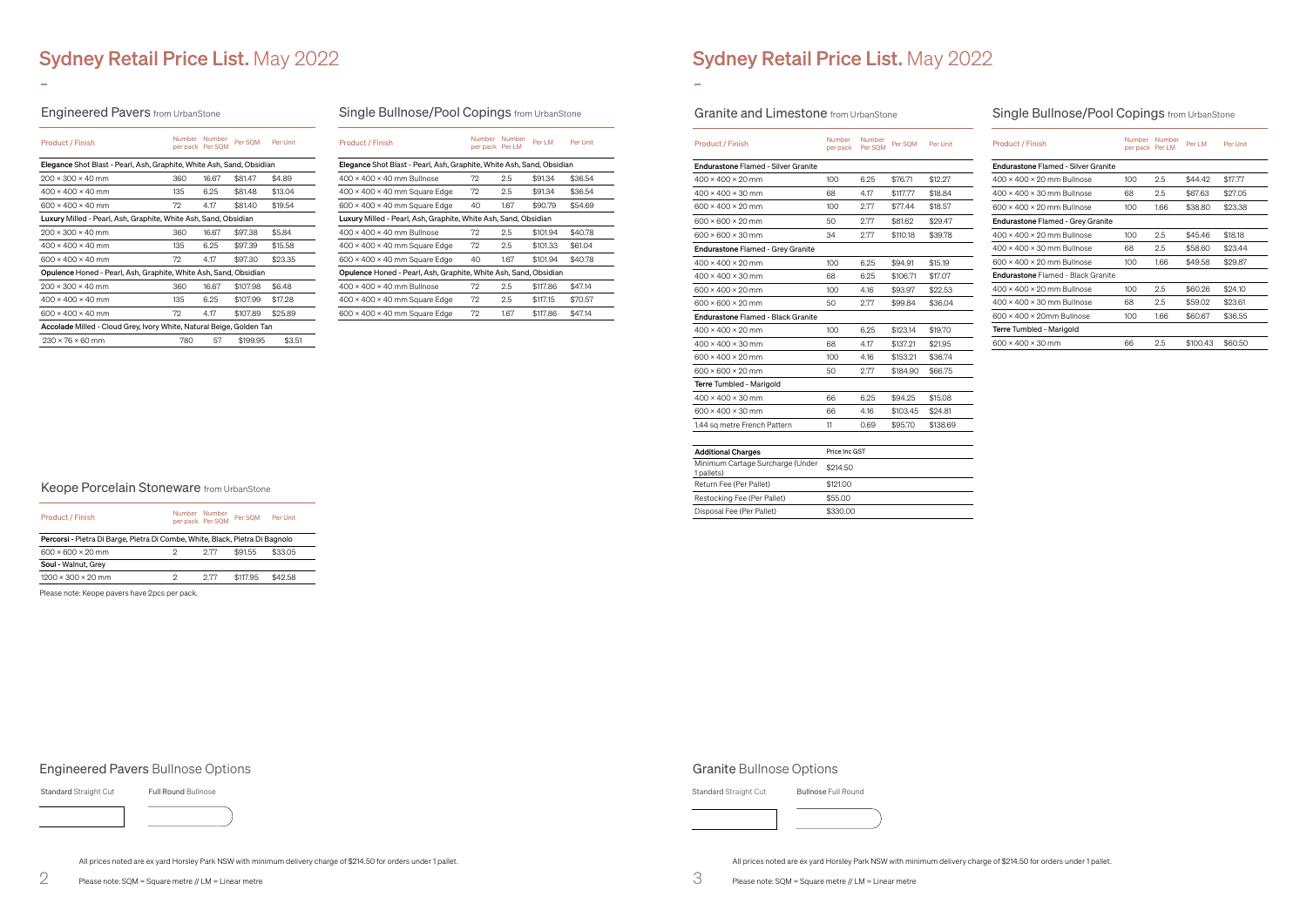## Sydney Retail Price List. May 2022

### **Concrete Pavers** from Austral Masonry

-

-

Fire Pit Kits from Austral Masonry

All prices noted are ex yard Horsley Park NSW with minimum delivery charge of \$214.50 for orders under 1 pallet.

## Sydney Retail Price List. May 2022

All prices noted are ex yard Horsley Park NSW with minimum delivery charge of \$214.50 for orders under 1 pallet.

| <b>Product / Colours</b>                             | <b>Size L x W x H</b>                                                  | Number per<br>Pallet | Number<br>Per SOM | <b>Weight Per</b><br>Unit | Per SQM | Per Unit |
|------------------------------------------------------|------------------------------------------------------------------------|----------------------|-------------------|---------------------------|---------|----------|
|                                                      | Bribie Split Face - Limestone, Sydney Blend, Sandstone, Charcoal       |                      |                   |                           |         |          |
| Wall Block                                           | $190 \times 100 \times 120$ mm                                         | 300                  | 5.45 per Im       | 4.5                       |         | \$4.37   |
|                                                      | Arrinastone Splitface - Paperback, Nougat, Hawkesbury Yellow, Charcoal |                      |                   |                           |         |          |
| Wall Block                                           | $300 \times 200 \times 150$ mm                                         | 100                  | 22.2              | 12.8                      |         | \$6.83   |
| Corner (per pair)                                    | $350 \times 200 \times 150$ mm                                         | 36                   |                   | 44.4                      |         | \$42.93  |
| Sydneystone Split Face - Nougat, Truffle, Charcoal   |                                                                        |                      |                   |                           |         |          |
| Wall Block                                           | $390 \times 245 \times 198$ mm                                         | 60                   | 13                | 21                        |         | \$11.65  |
| Capping Unit                                         | $390 \times 245 \times 90$ mm                                          | 96                   |                   | 16                        |         | \$11.44  |
| Corner                                               | $140 \times 340 \times 198$ mm                                         | 72                   |                   | 20                        |         | \$13.58  |
| Hastings Split Face - Sepia, Beach, Alpine, Charcoal |                                                                        |                      |                   |                           |         |          |
| Wall Block                                           | $390 \times 245 \times 200$ mm                                         | 72                   | 13                | 21.3                      |         | \$13.76  |
| Capping Unit                                         | $195 \times 245 \times 90$ mm                                          | 208                  |                   | 8.6                       |         | \$7.28   |
| Corner Unit                                          | $160 \times 360 \times 200$ mm                                         | 96                   |                   | 20                        |         | \$19.66  |
|                                                      | Heron Split Face - Limestone, Sydney Blend, Sandstone, Charcoal        |                      |                   |                           |         |          |
| Wall Block                                           | $390 \times 245 \times 198$ mm                                         | 60                   | 13                | 24.4                      |         | \$16.52  |
| Capping Unit                                         | $390 \times 245 \times 90$ mm                                          | 96                   |                   | 16.6                      |         | \$15.63  |
| Corner Unit                                          | $160 \times 360 \times 198$ mm                                         | 36                   |                   | 22.2                      |         | \$19.70  |
| End Unit                                             | 160 × 245 × 198 mm                                                     | 112                  |                   | 14.8                      |         | \$15.08  |
| Hayman Smooth - Limestone, Charcoal                  |                                                                        |                      |                   |                           |         |          |
| <b>Wall Block</b>                                    | $390 \times 245 \times 198$ mm                                         | 60                   | 13                | 23.9                      |         | \$16.82  |
| Capping Unit                                         | $195 \times 245 \times 90$ mm                                          | 96                   |                   | 16.6                      |         | \$15.93  |
| Universal Corner Unit                                | $160 \times 360 \times 198$ mm                                         | 36                   |                   | 17.2                      |         | \$20.06  |

| <b>Product / Colours</b>                                        | <b>Size L x W x H</b>            | <b>Kit Includes</b>                                                                       | Each     |
|-----------------------------------------------------------------|----------------------------------|-------------------------------------------------------------------------------------------|----------|
| Heron Split Face - Limestone, Sydney Blend, Sandstone, Charcoal |                                  |                                                                                           |          |
| Large                                                           | $1320 \times 1280 \times 490$ mm | 16 x Standard Units, 4 x Left Corner Units, 4 x Right Corner Units,<br>12 x Capping Units | \$609.48 |
| Small                                                           | $930 \times 930 \times 490$ mm   | 8 x Standard Units, 4 x Left Corner Units, 4 x Right Corner Units,<br>8 x Capping Units   | \$414.80 |
| Hayman Smooth - Limestone and Charcoal                          |                                  |                                                                                           |          |
| Large                                                           | $1320 \times 1280 \times 490$ mm | 16 x Standard Units, 8 x Universal Corner Units, 12 x Capping Units                       | \$620.76 |
| Small                                                           | $930 \times 930 \times 490$ mm   | 8 x Standard Units, 8 x Universal Corner Units, 8 x Capping Units                         | \$422.48 |
| Hastings Split Face - Sepia, Beach, Alpine, Charcoal            |                                  |                                                                                           |          |
| Large                                                           | $1320 \times 1280 \times 490$ mm | 16 x Standard Units, 4 x Left Corner Units, 4 x Right Corner Units,<br>24 x Capping Units | \$552.16 |
| Small                                                           | $930 \times 930 \times 490$ mm   | 8 x Standard Units, 4 x Left Corner Units, 4 x Right Corner Units,<br>16 x Capping Units  | \$383.84 |
| Sydneystone Split Face - Beach, Charcoal                        |                                  |                                                                                           |          |
| Large                                                           | $1320 \times 1280 \times 490$ mm | 16 x Standard Units, 4 x Left Corner Units, 4 x Right Corner Units,<br>24 x Capping Units | \$432.32 |
| Small                                                           | $930 \times 930 \times 490$ mm   | 8 x Standard Units, 4 x Left Corner Units, 4 x Right Corner Units,<br>16 x Capping Units  | \$293.36 |
| Bribie Split Face - Limestone, Sydney Blend, Charcoal           |                                  |                                                                                           |          |
| Standard                                                        | $1100 \times 1100 \times 360$ mm | 54 x Standard Units                                                                       | \$236.41 |
|                                                                 |                                  |                                                                                           |          |

Please note: All Fire Pit Designs must be installed with a metal insert in the centre. These are sold separately. Please contact your local Austral Masonry office for a list of recommended metal inserts and suppliers.



| <b>Product / Colours</b>                        | <b>Size L x W x H</b>         | Number per<br>Pallet | <b>Number</b><br>Per SQM | <b>Weight Per</b><br>Unit | Per SOM  | Per Unit |  |
|-------------------------------------------------|-------------------------------|----------------------|--------------------------|---------------------------|----------|----------|--|
| Broadway Smooth - Sandune, Almond, Charcoal     |                               |                      |                          |                           |          |          |  |
| 150 Unit                                        | $150 \times 300 \times 60$ mm | 320                  | 22.2                     | 5                         | \$59.79  | \$2.69   |  |
| 300 Unit                                        | $300 \times 300 \times 50$ mm | 160                  | 11.1                     | 9.8                       | \$61.58  | \$5.54   |  |
| 400 Unit                                        | $400 \times 400 \times 45$ mm | 108                  | 6.25                     | 16.8                      | \$59.13  | \$9.46   |  |
| Camino Smooth - Sandune, Almond, Charcoal       |                               |                      |                          |                           |          |          |  |
| <b>Standard Unit</b>                            | $230 \times 115 \times 50$ mm | 500                  | 38                       | 2.8                       | \$66.99  | \$1.76   |  |
| Plazastone Smooth - Sandune, Charcoal           |                               |                      |                          |                           |          |          |  |
| <b>Standard Unit</b>                            | $500 \times 500 \times 45$ mm | 48                   | 4                        | 23.6                      | \$56.74  | \$14.18  |  |
| Interlock 80 Smooth - Natural, Almond, Charcoal |                               |                      |                          |                           |          |          |  |
| <b>Standard Unit</b>                            | $225 \times 112 \times 80$ mm | 400                  | 40                       | 4.1                       | \$78.29  | \$1.96   |  |
| Causeway Smooth - Natural, Almond, Charcoal     |                               |                      |                          |                           |          |          |  |
| <b>Standard Unit</b>                            | $230 \times 115 \times 80$ mm | 400                  | 38                       | 4.3                       | \$112.21 | \$2.97   |  |
| Techpave Smooth - Natural, Almond, Charcoal     |                               |                      |                          |                           |          |          |  |
| <b>Standard Unit</b>                            | $230 \times 115 \times 80$ mm | 400                  | 38                       | 4.3                       | \$81.00  | \$2.13   |  |

### Retaining Wall Blocks from Austral Masonry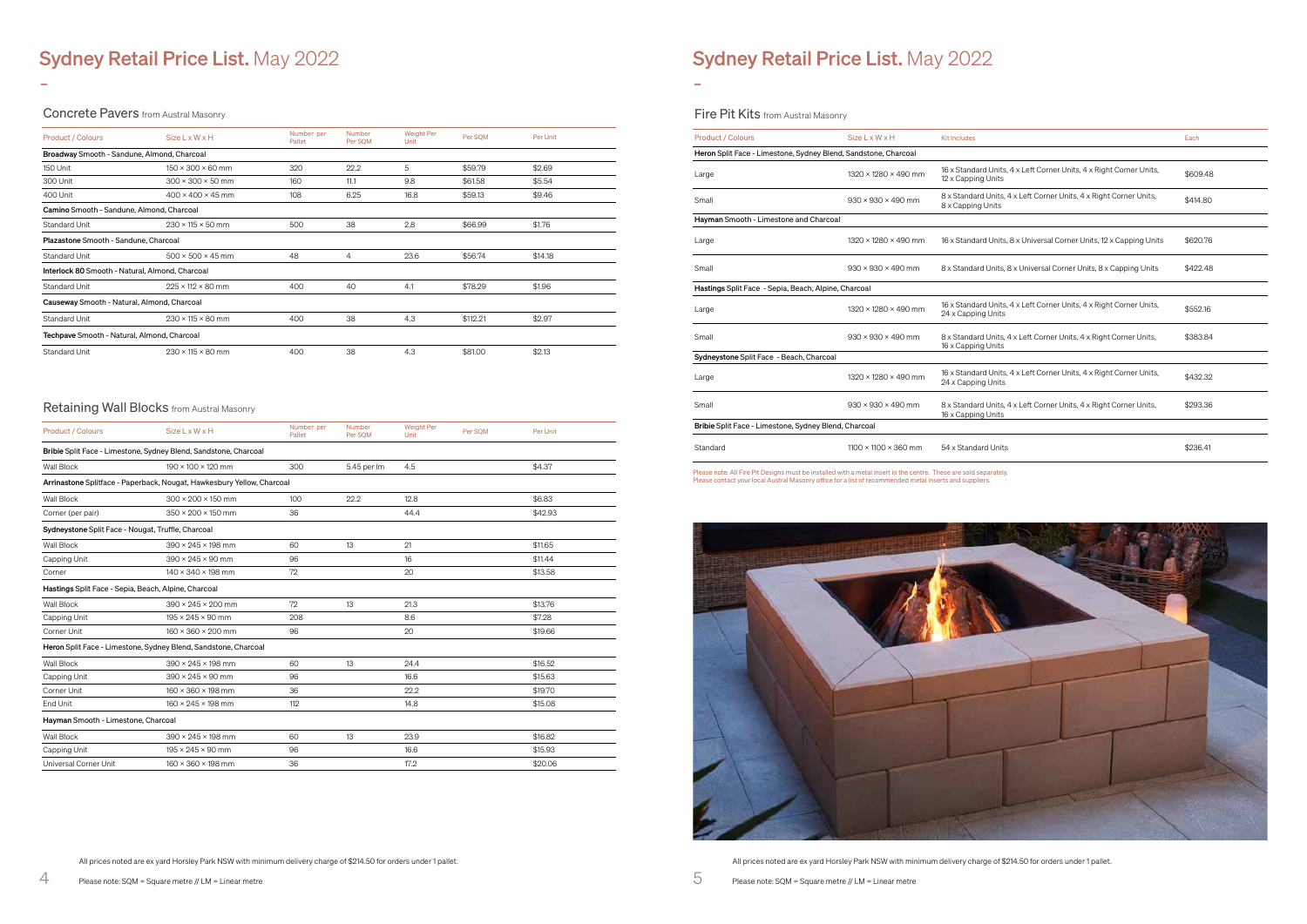## Sydney Retail Price List. May 2022

-

## Sydney Retail Price List. May 2022

-

All prices noted are ex yard Horsley Park NSW with minimum delivery charge of \$214.50 for orders under 1 pallet.

Please note: SQM = Square metre // LM = Linear metre

Concrete Sleeper Retaining Walls from Austral Masonry

| <b>Product / Colours</b>        | Colours              | Weight per Unit | Per Unit |  |
|---------------------------------|----------------------|-----------------|----------|--|
| <b>Explorer Smooth</b>          |                      |                 |          |  |
| $1200 \times 200 \times 75$ mm  | Grey                 | 40              | \$30.62  |  |
| $1200 \times 200 \times 75$ mm  | Charcoal             | 40              | \$32.68  |  |
| $1530 \times 200 \times 75$ mm  | Grey                 | 49              | \$34.71  |  |
| $1530 \times 200 \times 75$ mm  | Charcoal             | 49              | \$38.77  |  |
| $2000 \times 200 \times 75$ mm  | Grey                 | 67              | \$40.66  |  |
| $2000 \times 200 \times 75$ mm  | Charcoal             | 67              | \$48.40  |  |
| $2000 \times 400 \times 75$ mm  | Grey                 | 145             | \$105.34 |  |
| $2000 \times 600 \times 75$ mm  | Grey                 | 217             | \$158.00 |  |
| $2000 \times 1000 \times 75$ mm | Grey                 | 362             | \$268.62 |  |
| <b>Explorer Sandstone</b>       |                      |                 |          |  |
| $1580 \times 200 \times 75$ mm  | Full/Half - Natural  | 50              | \$43.64  |  |
| $1580 \times 200 \times 75$ mm  | Full/Half - Graphite | 50              | \$51.70  |  |
| $2000 \times 200 \times 75$ mm  | Full/Half - Natural  | 65              | \$49.04  |  |
| $2000 \times 200 \times 75$ mm  | Full/Half - Graphite | 65              | \$55.40  |  |
| <b>Explorer Timberlook</b>      |                      |                 |          |  |
| $1580 \times 200 \times 75$ mm  | Ironbark, Gumtree    | 50              | \$47.38  |  |
| $2000 \times 200 \times 75$ mm  | Ironbark, Gumtree    | 65              | \$58.25  |  |
| <b>Explorer Slate</b>           |                      |                 |          |  |
| $1580 \times 200 \times 75$ mm  | Charcoal             | 50              | \$49.24  |  |
|                                 |                      |                 |          |  |



Concrete Sleeper Posts and Brackets from Austral Masonry

| <b>Product / Sizes</b>                        | Product                                                                        | Per Unit           |
|-----------------------------------------------|--------------------------------------------------------------------------------|--------------------|
| <b>Explorer Post Joiner with deformed bar</b> |                                                                                |                    |
| 0.75m                                         | Post Steel 100UC Galvanised for wall 0.4m                                      | \$52.31            |
| 1.15m                                         | Post Steel 100UC Galvanised for wall 0.6m                                      | \$59.45            |
| 1.55m                                         | Post Steel 100UC Galvanised for wall 0.8m                                      | \$76.36            |
| 1.95m                                         | Post Steel 100UC Galvanised for wall 1.0m                                      | \$104.56           |
| 2.35m                                         | Post Steel 100UC Galvanised for wall 1.2m                                      | \$111.87           |
| 2.75m                                         | Post Steel 100UC Galvanised for wall 1.4m                                      | \$130.82           |
| 3.15m                                         | Post Steel 100UC Galvanised for wall 1.6m                                      | \$140.50           |
| 3.55m                                         | Post Steel 100UC Galvanised for wall 1.8m                                      | \$164.23           |
| 3.95m                                         | Post Steel 100UC Galvanised for wall 2.0m                                      | \$183.43           |
| 3.95m                                         | Post Steel 150UC23.4 Galvanised for wall 2.0m                                  | \$287.57           |
| 4.35m                                         | Post Steel 150UC23.4 Galvanised for wall 2.2m                                  | \$346.22           |
| 4.75m                                         | Post Steel 150UC23.4 Galvanised for wall 2.4m                                  | \$404.87           |
| 5.15m                                         | Post Steel 150UC23.4 Galvanised for wall 2.6m                                  | \$463.58           |
| 5.95                                          | Post Steel 150UC23.4 Galvanised for wall 3.0m                                  | \$524.37           |
| <b>Explorer Post End</b>                      |                                                                                |                    |
| 0.6 <sub>m</sub>                              | Post Steel 100UC Galvanised for wall 0.2m                                      | \$35.51            |
| 0.8 <sub>m</sub>                              | Post Steel 100UC Galvanised for wall 0.4m                                      | \$42.66            |
| 1.2 <sub>m</sub>                              | Post Steel 100UC Galvanised for wall 0.6m                                      | \$54.47            |
| 1.6 <sub>m</sub>                              | Post Steel 100UC Galvanised for wall 0.8m                                      | \$66.37            |
| 2.0 <sub>m</sub>                              | Post Steel 100UC Galvanised for wall 1.0m                                      | \$78.28            |
| 2.4m                                          | Post Steel 100UC Galvanised for wall 1.2m                                      | \$90.18            |
| 2.8 <sub>m</sub>                              | Post Steel 100UC Galvanised for wall 1.4m                                      | \$102.08           |
| 3.0m                                          | Post Steel 100UC Galvanised for wall 1.6m                                      | \$160.57           |
| 4.0m                                          | Post Steel 100UC Galvanised for wall 2.0m                                      | \$231.69           |
| <b>Explorer Post Joiner</b>                   |                                                                                |                    |
| 0.8 <sub>m</sub>                              | Post Steel Full Length 100UC Galvanised for wall 0.4M                          | \$76.86            |
| 0.9 <sub>m</sub>                              | Post Steel Full Length 100UC Galvanised for wall 0.4M                          | \$80.15            |
| 1.2 <sub>m</sub>                              | Post Steel Full Length 100UC Galvanised for wall 0.6M                          | \$94.79            |
| 1.6 <sub>m</sub>                              | Post Steel Full Length 100UC Galvanised for wall 0.8M                          | \$112.70           |
| 1.8m                                          | Post Steel Full Length 100UC Galvanised for wall 1.0M                          | \$130.46           |
| 2.1 <sub>m</sub>                              | Post Steel Full Length 100UC Galvanised for wall 1.0M                          | \$144.65           |
| 2.0 <sub>m</sub>                              | Post Steel Full Length 100UC Galvanised for wall 1.2M                          | \$150.15           |
| 2.4m                                          | Post Steel Full Length 100UC Galvanised for wall 1.2M                          | \$154.47           |
| 2.6 <sub>m</sub>                              | Post Steel Full Length 100UC Galvanised for wall 1.4M                          | \$166.26           |
| 3.0m                                          | Post Steel Full Length 100UC Galvanised for wall 1.6M                          | \$190.03           |
| 3.2 <sub>m</sub>                              | Post Steel Full Length 100UC Galvanised for wall 1.6M                          | \$209.13           |
| 3.4m                                          | Post Steel Full Length 100UC Galvanised for wall 1.8M                          | \$213.98           |
| 3.6 <sub>m</sub>                              | Post Steel Full Length 100UC Galvanised for wall 2.0M                          | \$237.55           |
| 3.0m                                          | Post Steel Full Length 150UC23.4 Galvanised for Wall 1.6M                      | \$384.99           |
| 3.6m                                          | Post Steel Full Length 150UC23.4 Galvanised for Wall 2.0M                      | \$474.87           |
| 4.0m                                          | Post Steel Full Length 150UC23.4 Galvanised for Wall 2.2M                      | \$532.89           |
| 4.4m                                          | Post Steel Full Length 150UC23.4 Galvanised for Wall 2.4M                      | \$622.52           |
| <b>Fence Brackets and Accessories</b>         |                                                                                |                    |
|                                               | Large Fence Bracket $1200 \times 65 \times 10$ mm (Gal)                        | \$73.04            |
|                                               | Offset Fence Bracket 150UC 6mm (Gal)                                           | \$44.73            |
|                                               | Straight Fence Bracket 150UC 6mm (Gal)                                         | \$44.73            |
|                                               | Straight Fence Bracket 100UC 3mm (Gal)                                         | \$16.48            |
|                                               | Straight Fence Bracket 100UC 6mm (Gal)<br>Offset Fence Bracket 100UC 3mm (Gal) | \$23.57<br>\$17.70 |
|                                               |                                                                                | \$25.97            |
|                                               | Offset Fence Bracket 100UC 6mm (Gal)                                           |                    |
|                                               | Pioneer PLINTH Grey 2.4m                                                       | \$69.55            |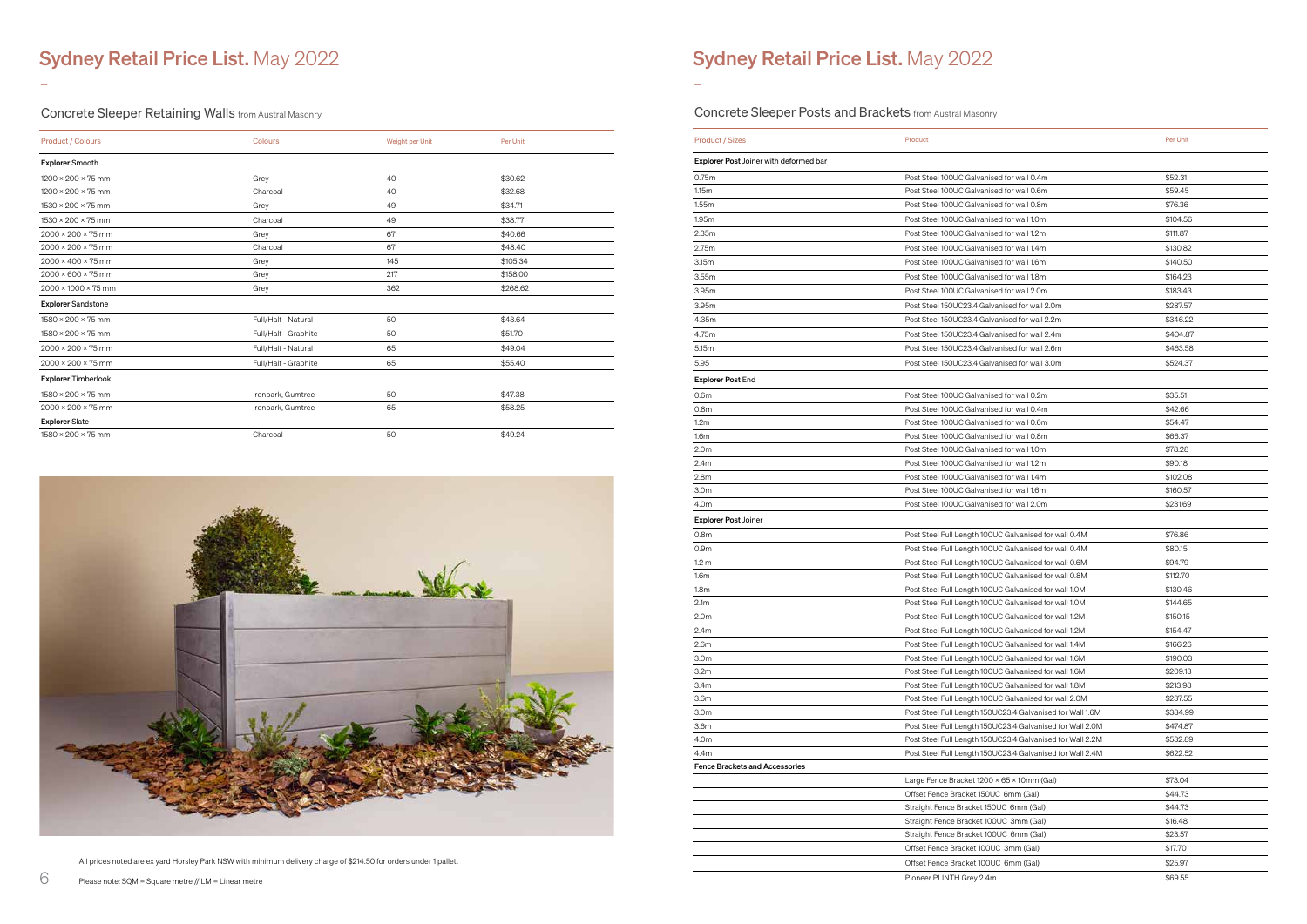### Premium Coloured Masonry from GB Masonry

9

-

-

## **Sydney Retail Price List. May 2022**

### **Premium Coloured Masonry** from GB Masonry

All prices noted are ex yard Horsley Park NSW with minimum delivery charge of \$214.50 for orders under 1 pallet.

All prices noted are ex yard Horsley Park NSW with minimum delivery charge of \$214.50 for orders under 1 pallet.

Please note: SQM = Square metre // LM = Linear metre

| Product                          | <b>Size</b><br>$(L \times W \times H)$ | Number<br>Per SQM | Approx Weight Number<br>(KG) | <b>Per Pallet</b> | Number<br>Per Tonne | Per Unit<br>(inc GST) |
|----------------------------------|----------------------------------------|-------------------|------------------------------|-------------------|---------------------|-----------------------|
| <b>GB</b> Smooth                 |                                        |                   |                              |                   |                     |                       |
| 10.01 Standard                   | $390 \times 90 \times 190$ mm          | 12.5              | 11.0                         | 180               | 100                 | \$6.64                |
| 10.03 Half                       | $190 \times 90 \times 190$ mm          | 25                | 4.9                          | 360               | 204                 | \$5.51                |
| 10.25 Corner Return              | 390 × 190 × 190 mm                     |                   | 15.2                         | 120               | 75                  | \$9.09                |
| 10.31 Solid                      | 390 × 190 × 190 mm                     |                   | 14.3                         | 144               |                     | \$7.02                |
| 10.38 Half Height Sill           | $130 \times 90 \times 190$ mm          |                   | 3.8                          | 448               | 263                 | \$5.69                |
| 10.71 Half Height                | $390 \times 90 \times 90$ mm           | 25                | 5.3                          | 360               | 189                 | \$5.27                |
| 10.725 Half Height Corner Return | 390 × 190 × 90 mm                      |                   | 6.7                          | 240               |                     | \$7.58                |
| 10.83 Solid Half Height Half     | $190 \times 90 \times 90$ mm           |                   | 7.2                          | 576               |                     | \$5.89                |
| 15.01 Standard                   | 390 × 140 × 190mm                      |                   | 14.3                         | 120               |                     | \$8.24                |
| 15.02 Three Quarter              | 290 × 140 × 190mm                      |                   | 10.6                         | 160               |                     | \$6.96                |
| 15.03 Half                       | $190 \times 140 \times 190$ mm         |                   | 7.7                          | 240               |                     | \$6.87                |
| 15.20 Knock Out                  | $390 \times 140 \times 190$ mm         |                   | 14.3                         | 120               |                     | \$8.24                |
| 15.25 Corner Return              | 390 × 140 × 190mm                      |                   | 15.2                         | 105               |                     | \$9.10                |
| 15.42 Channel                    | $390 \times 140 \times 190$ mm         |                   | 14.3                         | 120               |                     | \$8.36                |
| 15.48 H Block                    | 390 × 140 × 190mm                      |                   | 14.3                         | 120               |                     | \$7.96                |
| 15.71 Half Height                | $390 \times 140 \times 90$ mm          |                   | 7.15                         | 240               |                     | \$6.85                |
| 20.01 Standard                   | 390 × 190 × 190 mm                     | 12.5              | 15.2                         | 90                | 66                  | \$9.61                |
| 20.03 Half                       | $190 \times 190 \times 190$ mm         | 25                | 8.7                          | 180               | 115                 | \$8.53                |
| 20.13 Half Lintel                | $190 \times 190 \times 190$ mm         |                   | 16.7                         | 180               |                     | \$8.04                |
| 20.20 Knock Out                  | 390 × 190 × 190mm                      |                   | 12.7                         | 90                |                     | \$9.61                |
| 20.38 Half Height Sill           | $95 \times 190 \times 115$ mm          |                   | 8.3                          | 224               | 120                 | \$7.65                |
| 20.42 Channel                    | 390 × 190 × 190 mm                     | 12.5              | 15.6                         | 90                | 64                  | \$9.56                |
| 20.45 Clean Out Block            | 390 × 190 × 190 mm                     |                   | 15.6                         | 90                |                     | \$10.98               |
| 20.71 Half Height                | $390 \times 190 \times 90$ mm          | 25                | 8.0                          | 180               | 125                 | \$7.18                |
| 30.01 Standard                   | $390 \times 290 \times 190$ mm         |                   | 20.0                         | 60                | 50                  | \$16.06               |
| 30.02 Pier Block 3/4             | 290 × 290 × 190 mm                     |                   | 16.7                         | 80                | 60                  | \$15.96               |
| 30.03 Half                       | 190 × 290 × 190 mm                     |                   | 14.3                         | 120               |                     | \$13.57               |
| 30.42 Channel                    | 390 × 290 × 190 mm                     |                   | 22.2                         | 60                |                     | \$16.05               |
| 30.45 Clean Out Block            | 390 × 290 × 190 mm                     |                   | 20.0                         | 60                |                     | \$17.86               |
| <b>GB Split Face</b>             |                                        |                   |                              |                   |                     |                       |
| 10.91 Standard                   | $390 \times 90 \times 190$ mm          | 12.5              | 12.7                         | 150               | 79                  | \$8.10                |
| 10.109 Half Height               | $390 \times 90 \times 90$ mm           |                   | 7.8                          | 480               |                     | \$6.77                |
| 10.125 Corner Return             | 390 × 190 × 190 mm                     |                   | 20                           | 90                | 50                  | \$5.00                |
| 10.92 Three Quarter              | $290 \times 90 \times 190$ mm          | 9.1               |                              | 200               |                     | \$5.00                |
| 10.117 40 mm Veneer              | $390 \times 90 \times 40$ mm           | 50                | 3.1                          | 480               | 323                 | \$17.90               |
| 10.95 Solid Veneer               | $390 \times 90 \times 190$ mm          |                   | 14.5                         | 120               |                     | \$8.29                |
| 10.971 Half Height               | $390 \times 90 \times 90$ mm           | 25                | 5.6                          | 300               | 179                 | \$6.91                |
| 15.121 Standard                  | 390 × 140 × 190 mm                     |                   | 14.3                         | 105               |                     | \$12.95               |
| 15.123 Half                      | 190 × 140 × 190 mm                     |                   | 7.2                          | 210               |                     | \$6.21                |
| 20.121 Standard                  | 390 × 190 × 190 mm                     | 12.5              | 15.8                         | 90                | 63                  | \$10.97               |
| 20.123 Half                      | $190 \times 190 \times 190$ mm         | 25                | 9.5                          | 150               | 105                 | \$10.01               |
| 20.127 Half Height               | $390 \times 190 \times 90$ mm          | 25                | 9.1                          | 180               | 110                 | \$8.17                |
| 20.133 Knock Out                 | $390 \times 190 \times 190$ mm         |                   | 18.2                         | 90                |                     | \$10.97               |
| 20.139 Corner Return             | $390 \times 190 \times 190$ mm         | 25                | 20.0                         | 90                | 50                  | \$14.60               |
| 20.142 Channel                   | $390 \times 190 \times 190$ mm         | 25                | 16.7                         | 90                | 60                  | \$10.99               |
| 20.145 Clean Out                 | $390 \times 190 \times 190$ mm         |                   | 18.2                         | 90                |                     | \$11.04               |
| 30.121 Standard                  | 390 × 290 × 190 mm                     | 12.5              | 22.2                         | 45                | 45                  | \$17.20               |
| 30.123 Half                      | 290 × 190 × 190 mm                     |                   | 22.2                         | 90                |                     | \$14.38               |
| 30.142 Channel                   | 390 × 290 × 190 mm                     |                   | 22.2                         | 45                |                     | \$17.20               |

| Product                                   | <b>Size</b>                    | Number  | Approx Weight | Number            | Number    | Per Unit  |
|-------------------------------------------|--------------------------------|---------|---------------|-------------------|-----------|-----------|
|                                           | $(L \times W \times H)$        | Per SQM | (KG)          | <b>Per Pallet</b> | Per Tonne | (inc GST) |
| <b>GB Sandstone Rock Face</b>             |                                |         |               |                   |           |           |
| 10.91 HS Standard                         | $390 \times 90 \times 190$ mm  | 12.5    | 12.7          | 150               | 79        | \$9.15    |
| 10.93 HS Half                             | $190 \times 90 \times 190$ mm  | 25      | 4.8           | 300               | 208       | \$8.11    |
| 10.95 Solid Veneer                        | $390 \times 90 \times 190$ mm  | 12.5    | 14.5          | 120               | 69        | \$10.06   |
| 10.971 HS Half Height                     | $390 \times 90 \times 90$ mm   | 25      | 5.6           | 300               | 179       | \$7.23    |
| 10.125 HS Corner Return                   | $390 \times 190 \times 190$ mm | 12.5    | 20.0          | 90                | 50        | \$19.77   |
| 20.121 HS Standard                        | $390 \times 190 \times 190$ mm | 12.5    | 15.8          | 90                | 63        | \$13.23   |
| 20.123 HS Half                            | $190 \times 190 \times 190$ mm | 25      | 9.5           | 150               | 105       | \$11.09   |
| 20.127 HS Half Height                     | $190 \times 190 \times 90$ mm  | 25      | 8.3           | 180               | 120       | \$11.05   |
| 20.133 HS Knockout                        | $390 \times 190 \times 90$ mm  | 12.5    | 16.7          | 90                | 60        | \$14.13   |
| 20.139 HS Corner Return                   | $390 \times 190 \times 190$ mm | $\Box$  | 18.2          | 90                | 55        | \$16.90   |
| 20.142 Channel Block                      | $390 \times 190 \times 190$ mm | 12.5    | 17.2          | 90                | 58        | \$13.23   |
| 20.145 E Block                            | $390 \times 190 \times 190$ mm | 12.5    | 16.7          | 90                | 60        | \$14.90   |
| Capping Units - Split, Smooth and Chamfer |                                |         |               |                   |           |           |
| 50.31 200MM Smooth Cap                    | $390 \times 190 \times 40$ mm  |         | 6.1           | 288               |           | \$4.03    |
| 41.41 Double Split Edge                   | $390 \times 260 \times 75$ mm  |         | 15.4          | 120               |           | \$14.45   |
| 41.44 Single Split Edge                   | $350 \times 260 \times 75$ mm  |         | 11.1          | 120               |           | \$14.32   |
| 41.48 Chamfer Capper Single Split Edge    | $390 \times 300 \times 75$ mm  |         | 14.7          | 120               |           | \$14.43   |
| 50.50 Paver 65×390mm Smooth               |                                |         | 19.6          | 90                |           | \$14.58   |
| 50.65 Capping Tile - Split two Sides      | $325 \times 325 \times 75$ mm  |         | 13.2          | 90                |           | \$14.38   |
| 50.66 Capping Tile - Split four Sides     | $330 \times 300 \times 75$ mm  |         | 13.2          | 90                |           | \$14.38   |
| 50.70 Split Face - Step Tread             | $390 \times 350 \times 75$ mm  |         | 16.9          | 90                |           | \$14.50   |
| <b>GB</b> Honed                           |                                |         |               |                   |           |           |
| 10.01 Standard                            | $390 \times 90 \times 190$ mm  |         | 11.00         | 180               |           | \$18.87   |
| 10.03 Half                                | $190 \times 90 \times 190$ mm  |         | 4.90          | 360               |           | \$17.56   |
| 10.25 Corner Return                       | 390 × 190 × 190 mm             |         | 13.30         | 120               |           | \$27.74   |
| 10.31 Solid                               | $390 \times 90 \times 190$ mm  |         | 14.30         | 144               |           | \$16.22   |
| 10.71 Half Height                         | $390 \times 90 \times 90$ mm   |         | 5.30          | 360               |           | \$13.63   |
| 10.725 Half Height Corner Return          | $390 \times 190 \times 90$ mm  |         | 6.70          | 240               |           | \$23.38   |
| 15.01 Standard                            | $390 \times 140 \times 190$ mm |         | 14.3          | 120               |           | \$19.39   |
| 15.02 Three Quarter                       | $290 \times 140 \times 190$ mm |         | 10.7          | 160               |           | \$16.44   |
| 15.42 Channel                             | $390 \times 140 \times 190$ mm |         | 14.3          | 120               |           | \$19.39   |
| 20.01 Standard                            | $390 \times 190 \times 190$ mm |         | 15.2          | 90                |           | \$20.92   |
| 20.03 Half                                | $190 \times 190 \times 190$ mm |         | 8.7           | 180               |           | \$17.65   |
| 20.20 Knock Out                           | $390 \times 190 \times 190$ mm |         | 15.2          | 90                |           | \$20.92   |
| 20.42 Channel                             | $390 \times 190 \times 190$ mm |         | 15.0          | 90                |           | \$20.91   |
| 20.71 Half Height                         | $390 \times 190 \times 90$ mm  |         | 8.0           | 180               |           | \$17.62   |
| 30.01 Standard                            | 390 × 290 × 190 mm             |         | 20.0          | 60                |           | \$27.23   |
| 30.02 Three Ouarter                       | $290 \times 290 \times 190$ mm |         | 16.7          | 80                |           | \$23.14   |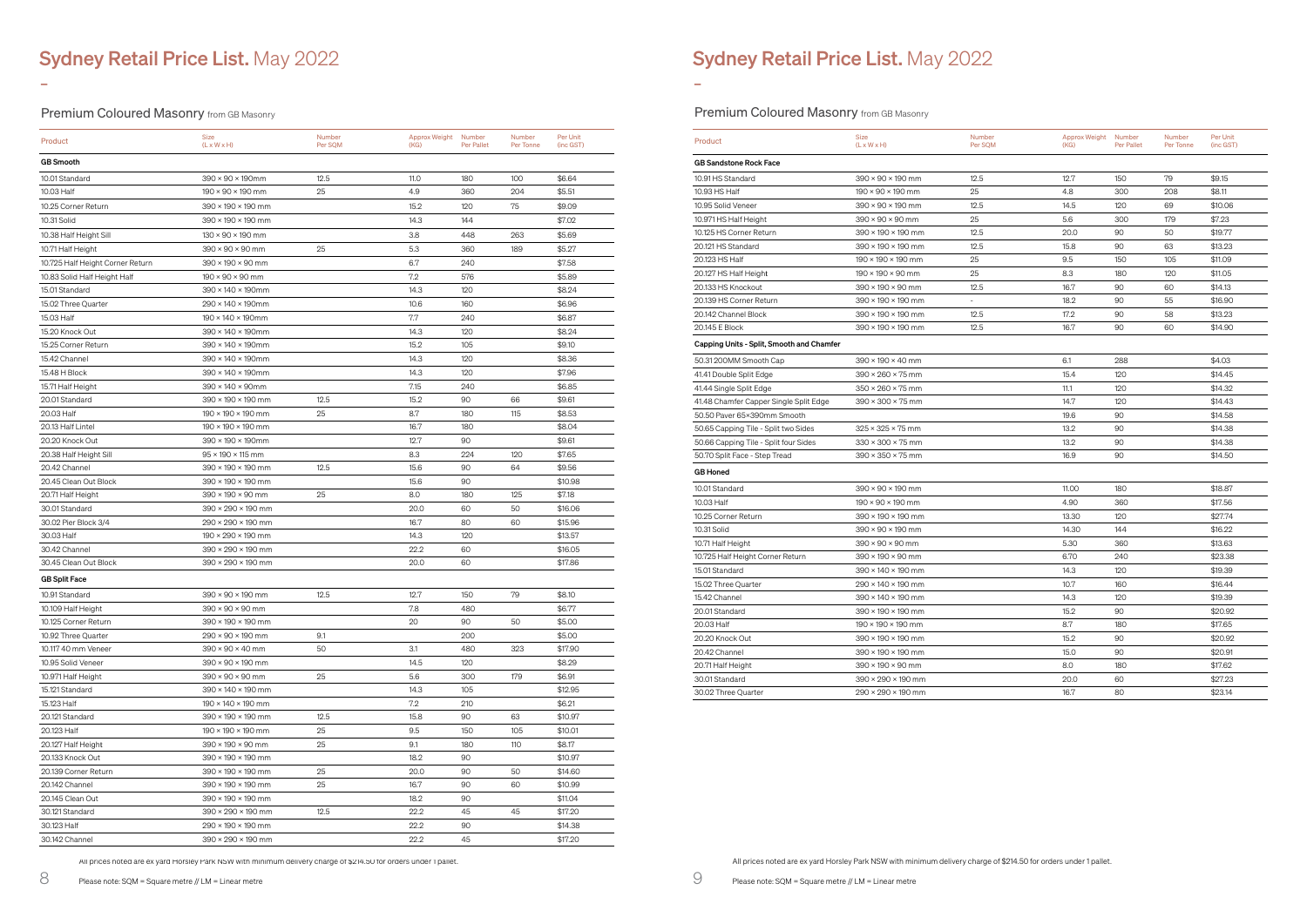-

-

Premium Coloured Masonry from GB Masonry

All prices noted are ex yard Horsley Park NSW with minimum delivery charge of \$214.50 for orders under 1 pallet.

All prices noted are ex yard Horsley Park NSW with minimum delivery charge of \$214.50 for orders under 1 pallet.

| Product                      | <b>Size</b><br>$(L \times W \times H)$ | Number<br>Per SQM | Approx Weight<br>(KG) | Number<br><b>Per Pallet</b> | Number<br>Per Tonne | Per Unit<br>(inc GST) |
|------------------------------|----------------------------------------|-------------------|-----------------------|-----------------------------|---------------------|-----------------------|
| <b>GB Aspect Honed</b>       |                                        |                   |                       |                             |                     |                       |
| 10.01 Standard               | $390 \times 90 \times 190$ mm          | 12.5              | 10.0                  | 180                         | 100                 | \$20.63               |
| 10.02 Three Quarter          | $290 \times 90 \times 190$ mm          |                   | 7.7                   | 180                         |                     | \$17.48               |
| 10.03 Half                   | $190 \times 90 \times 190$ mm          | 25                | 4.9                   | 360                         | 204                 | \$14.83               |
| 10.25 Corner Return          | 390 × 190 × 190 × 90 mm                |                   | 13.3                  | 120                         | 75                  | \$42.41               |
| 20.01 Standard               | 390 × 190 × 190 mm                     | 12.5              | 15.2                  | 90                          | 66                  | \$27.64               |
| 20.02 Three Quarter          | 290 × 190 × 190 mm                     |                   | 14.3                  | 120                         |                     | \$23.54               |
| 20.03 Half                   | $190 \times 190 \times 190$ mm         |                   | 8.7                   | 180                         |                     | \$23.36               |
| 20.20 Knock Out              | 390 × 190 × 190 mm                     |                   | 15.2                  | 90                          |                     | \$27.64               |
| 20.42 Channel                | 390 × 190 × 190 mm                     | 12.5              | 15.0                  | 90                          | 64                  | \$27.65               |
| 30.01 Standard               | 390 × 290 × 190 mm                     |                   | 20.0                  | 60                          |                     | \$22.15               |
| <b>Caps Honed</b>            |                                        |                   |                       |                             |                     |                       |
| 50.31H Wall Cap Honed        | $390 \times 190 \times 40$ mm          |                   | 6.1                   | 288                         |                     | \$11.17               |
| <b>GB</b> Veneer             |                                        |                   |                       |                             |                     |                       |
| 10.117 Sawn Face             | $390 \times 90 \times 40$ mm           | 50                | 3.1                   | 480                         | 323                 | \$5.00                |
| 10.117S Split Face           | $390 \times 95 \times 40$ mm           | 50                | 3.1                   | 480                         | 323                 | \$5.00                |
| 10.117 Arcadia               | $390 \times 90 \times 40$ mm           | 50                | 3.1                   | 480                         | 323                 | \$2.70                |
| <b>GB Vertico Split Face</b> |                                        |                   |                       |                             |                     |                       |
| 20.01 Vertico Standard       | 390 × 190 × 190 mm                     | 12.5              | 15.0                  |                             |                     | \$10.19               |
| <b>Breeze Blocks</b>         |                                        |                   |                       |                             |                     |                       |
| Diamond Breeze               | 390 × 140 × 190 mm                     | 12.5              | 12.20                 | 108                         |                     | \$28.06               |
| Wedge Breeze                 | 390 × 140 × 190 mm                     | 12.5              | 12.20                 | 108                         |                     | \$28.06               |
| Flower Breeze                | $290 \times 90 \times 290$ mm          | 12.5              | 9.40                  | 128                         |                     | \$27.97               |
| Cloud Breeze                 | $390 \times 190 \times 90$ mm          | 12.5              | 8.30                  | 144                         |                     | \$27.94               |
| Arc Breeze                   | 390 × 180 × 190 mm                     | 12.5              | 14.50                 | 90                          |                     | \$28.16               |
| Circle Breeze                | $290 \times 90 \times 290$ mm          | 12.5              | 9.20                  | 128                         |                     | \$27.97               |
| Linear Breeze                | $390 \times 85 \times 90$ mm           | 25                | 4.70                  | 360                         |                     | \$21.17               |
| <b>Kite Breeze</b>           |                                        |                   |                       |                             |                     |                       |
| Terracotta/Dune              | $290 \times 90 \times 290$ mm          | 25                | 5.8                   |                             |                     | \$55.76               |
| White                        | $290 \times 90 \times 290$ mm          | 25                | 5.8                   |                             |                     | \$62.93               |